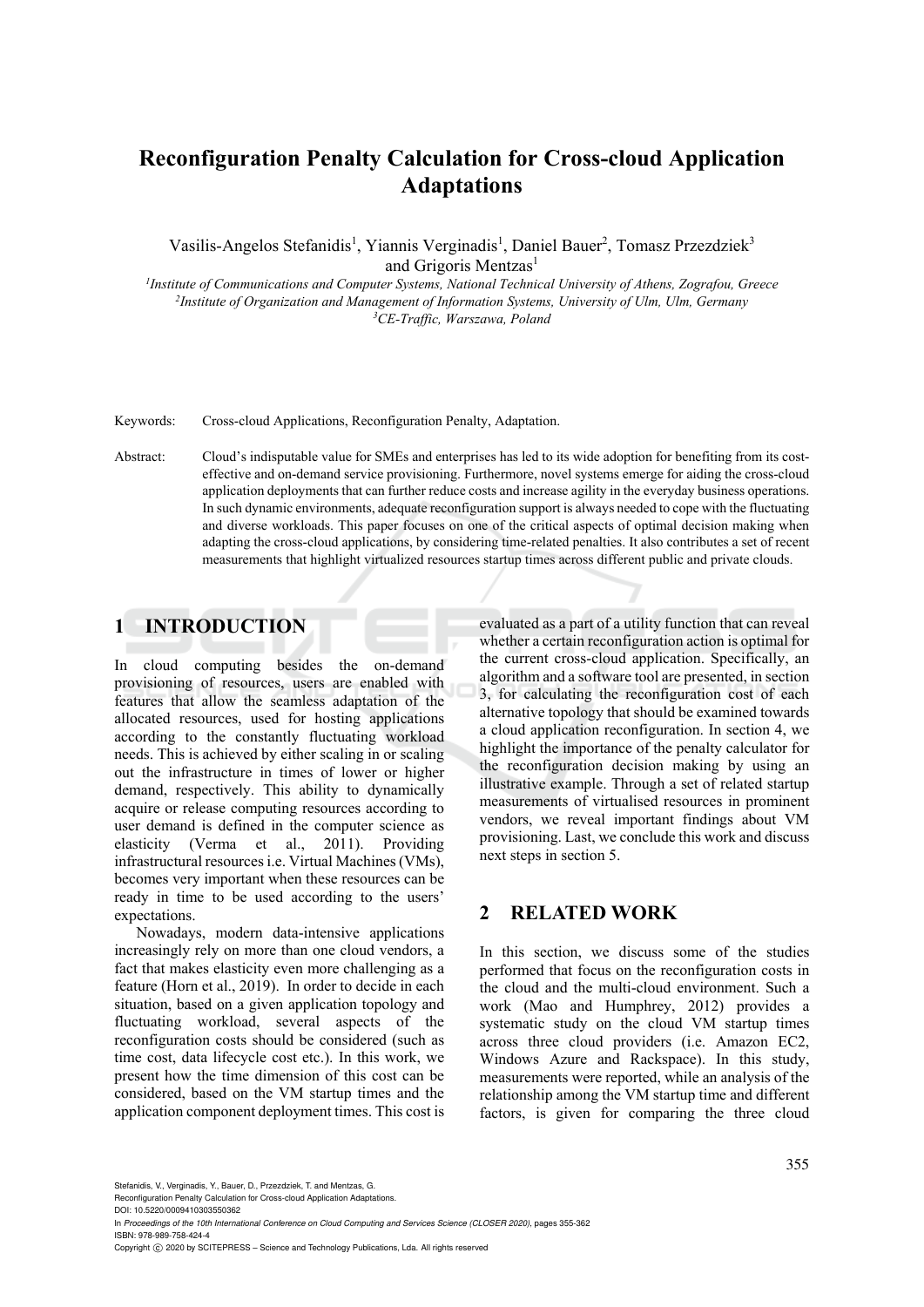providers. These factors include the size of OS instance image, the instance type of the VM, the number of instances concurrently deployed and the time within the day that the reconfiguration/startup is performed. Although this study is valuable the measurements have been performed back in 2012 and they need to be updated, while there is a lack of exploitation of such data in terms of reconfiguration decision making. In another work (Salfner et al., 2011) the authors analyse the VM live migration downtime during the reconfiguration process using different cloud resources. The results from the analysis after various experiments, showed that the total migration time as well as the downtime of the services running on the migrated VMs are mainly affected by the memory usage of the VMs used. But besides the significant findings, there is no described method on how to take into consideration this time cost in the reconfiguration process of the cloud infrastructure in order to minimize its impact. What is more the multi-cloud case of reconfiguration is not examined at all. In a different approach, the authors (Yusoh and Tang, 2012) propose a penalty-based Grouping Genetic Algorithm for deploying various Software as a Service (SaaS) composite components clustered on VMs in different clouds. Their main objective was to minimize the resources used by the application and at the same time maintain an adequate quality of service (QoS), respecting any constraints defined. Based on the experimental results, their proposed algorithm always produces a feasible and cost-effective solution with a quite long computation time though. In addition, no action is taken in this study to incorporate in this penalty calculation the time dimension for provisioning VMs, as a crucial aspect of the reconfiguration process and the availability of cloud applications.

Considering time aspects for the reconfiguration penalty in the multi-cloud environments, it is also noteworthy to examine cases were resources should be used for which no prior data is available (e.g. a custom VM for which no previous measurements are available). In such cases several approaches exist that are valuable. Uyanik and Guler (Uyanik and Guler, 2013) analyse in their study whether or not the five independent variables in the standard model were significantly predictive of the KPSS score (Kokoszka and Young, 2015), the dependent variable, based on ANOVA statistics (Rutherford, 2001). Their primary objective was to exemplify the multiple linear regression analysis with its stages. The assumptions, necessary for this analysis, were examined and the

regression analysis was performed using related data that were satisfying the assumptions. The standard model's prediction degree of the dependent model was *R=0.932,* while the variance of the dependent variable was *R2=0.87*. The model seems to predict appropriately the dependent variable, but it is not so accurate as the ordinary least squares (OLS) Multiple Linear Regression algorithm (Rutherford, 2001). Specifically, in the case of OLS algorithm a greater than 95% value of *R2* is achieved which means that the proportion of the variance in the dependent variable that is predicted from the independent variables is greater than 95%. OLS regression algorithm is one of the major techniques used to analyse data and specifically to model a single response variable which has been recorded on at least an interval. For the above reasons the specified OLS method is used for the Penalty Calculator Algorithm described in the section 3.2.

# **3 PENALTY CALCULATOR**

In this paper, an innovative platform which is called Melodic is used as an automatic DevOps for managing the life cycle of cross-cloud applications (Horn et al., 2019), (Horn and Skrzypek, 2018). The Melodic platform is built around a micro-services architecture, able to manage container-based applications and support some of the most prominet big data frameworks. The main idea of Melodic is based on models@run.time and states that the application architecture, its components and the data to be processed can all be described using a Domain Specific Language (DSL). The application description includes the goals of the efficient deployment (e.g. reduce cost), complies with the given deployment constraints (e.g. use data centres located in various locations), and registers the current state of the application topology, through monitoring, in order to optimize the deployment of each application component.

The Melodic platform-as-a-service (PaaS) is conceptually divided into three main parts: i) the Melodic interfaces to the end users; ii) the Upperware; and iii) the Executionware. The first part comprises tools and interfaces used to model users' applications and datasets along with interacting with the PaaS platform. Moreover, the PaaS is using modelling interfaces that are established through the CAMEL<sup>1</sup> modelling language, which provides a rich set of DSLs with modelling artefacts, spanning both

 $\overline{a}$ 

<sup>1</sup> http://camel-dsl.org/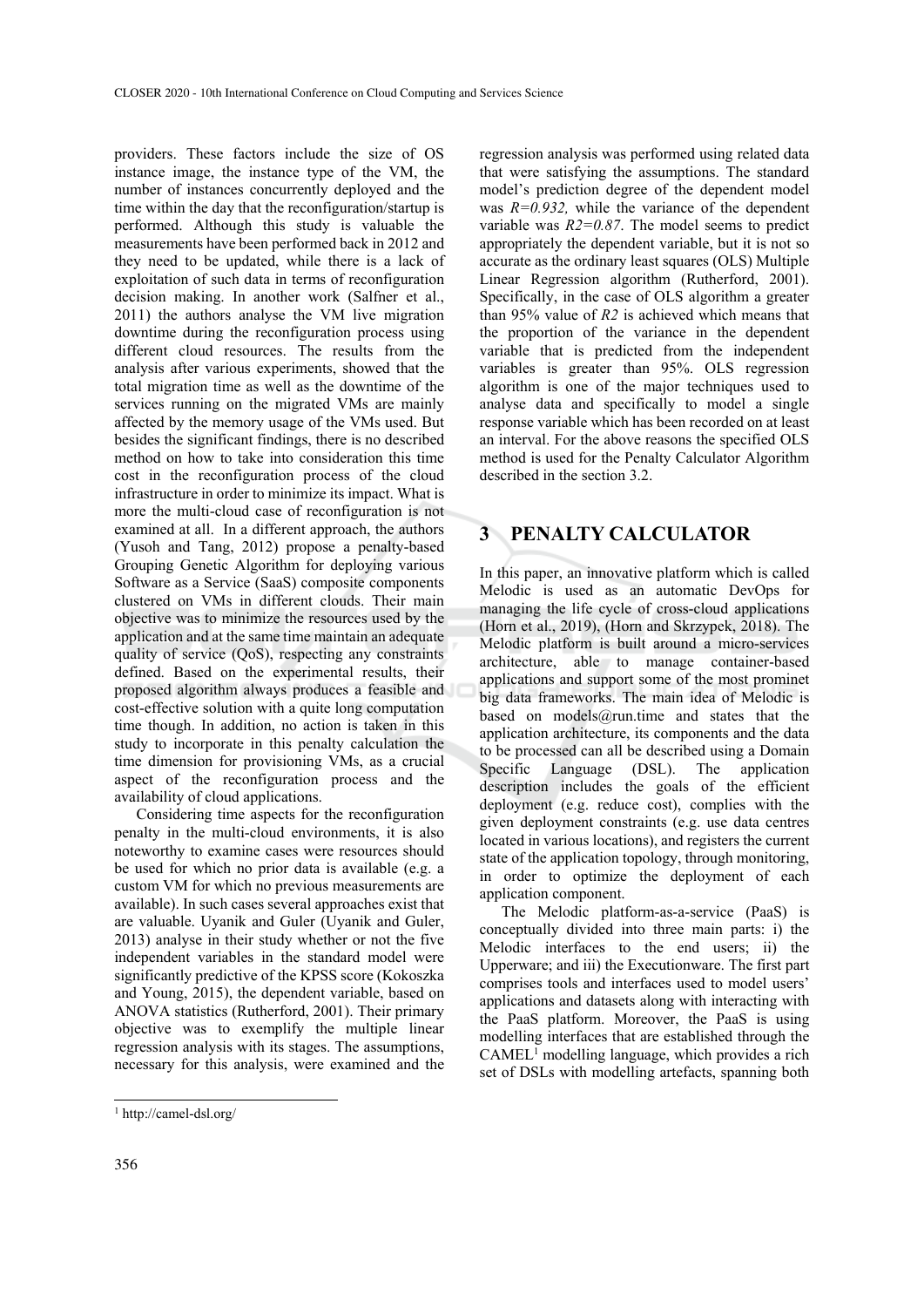the design and the runtime of a cloud application as well as data modelling traits. The second part (Upperware) is responsible to calculate the optimal application component deployments and the appropriate data placements on dynamically acquired cross-cloud resources.The optimal configuration of the cross-cloud application topology refers to a utility function evaluation. The utility function can be defined as the function, introduced as a measure of fulfillment for applying reconfiguration for crosscloud applications. This utility function requires the use of a Penalty Calculator (used as a library) which focuses on the reconfiguration time cost. In this paper the time reconfiguration cost is mainly examined, while there can also be other parameters to consider such as the cost of transferring data. An important part of this evaluation includes the VMs startup times along with the expected deployment times of specific application components that are to be reconfigured. The Penalty Calculator provides normalized output values between *0* and *1*, where *0* indicates the lowest possible penalty which indicates the most desired solution and *1* indicates the highest possible penalty which is the less desired solution.

For example, a utility function can be defined as follows:

$$
UtilityFunction = \frac{1}{C_{Solution} + C_{Reconfiguration}}
$$
 (1)

Where the *C<sub>Solution</sub>* is a function of the number of resources used for deployment. This implies the satisfaction of certain goals (e.g. minimize the deployment cost, minimize response time etc.) expressed as a mathematical function:

$$
C_{Solution} = f(no_of\_resources)
$$
 (2)

While the *CReconfiguration* is a function of the result of the Penalty Calculator. This result represents the value given by the Min-Max normalization method, applied over the Ordinary Least-Squares Regression (OLS) algorithm result described in paragraph 3.2:

$$
C_{Reconfiguration} = f(penalty_value) \quad (3)
$$

The third part of Melodic includes the Executionware which executes the actual cloud application deployments and reconfigurations by directly invoking the cloud providers APIs.

#### **3.1 Approach**

Penalty Calculator's objective is to calculate a normalized reconfiguration penalty value by

 $\overline{a}$ 

comparing the current and the new candidate configuration, coming from a constraing programming solver component of the Upperware. Therefore, the system examines a sequence of candidate configurations under specific constraints and optimization goals (e.g. reduce cost and increase service response time) that will serve according to the desired QoS the incoming workload. The Penalty Calculator affects the decision on accepting and deploying a new candidate cross-cloud application topology based on its' function value. The smaller the penalty function is, the better is for the candidate solution as it implies a smaller time for materializing the proposed reconfiguration.

The Penalty Calculator is a part of the Melodic Upperware and it is used as a library by the Utility Generator, a component that calculates a single value for each candidate solution, according to a utility function that expresses the overall goals of the application. The Penalty Calculator receives from the Utility Generator, XMI files describing the collections of configuration elements for the current and the new proposed configuration (OS, hardware and location related information of the virtualised resources to host certain application components).In order to use a high-performance, distributed memory caching system intended to speed up the penalty function calculations, the VM startup time data are stored in memory, using the Memcache<sup>2</sup> solution. The categorization of various VM startup times include multiple variables for resources such as the RAM, CPU cores, Disk, VM types names etc. Regarding the component deployment times, these are persisted and retrieved from a time-series database. The various application components that are deployed in cross-clouds are constantly measured with respect to the deployment time needed and based on the virtualized resource used. By using a timeseries database for this purpose, it allows for a quick retrieval of the average deployment times. In this work InfluxDB3 was used.

#### **3.2 The Penalty Calculator Algorithm**

Based on the feed from the Utility Generator in Melodic, the Penalty Calculator algorithm is applied for comparing the old and the new proposed (candidate) solution, issuing a penalty value, thus affecting the decision on whether or not a specific new solution should be deployed. This algorithm uses measured VM startup times and measured component deployment times (their average values) for

<sup>2</sup> https://memcached.org/

<sup>3</sup> https://www.influxdata.com/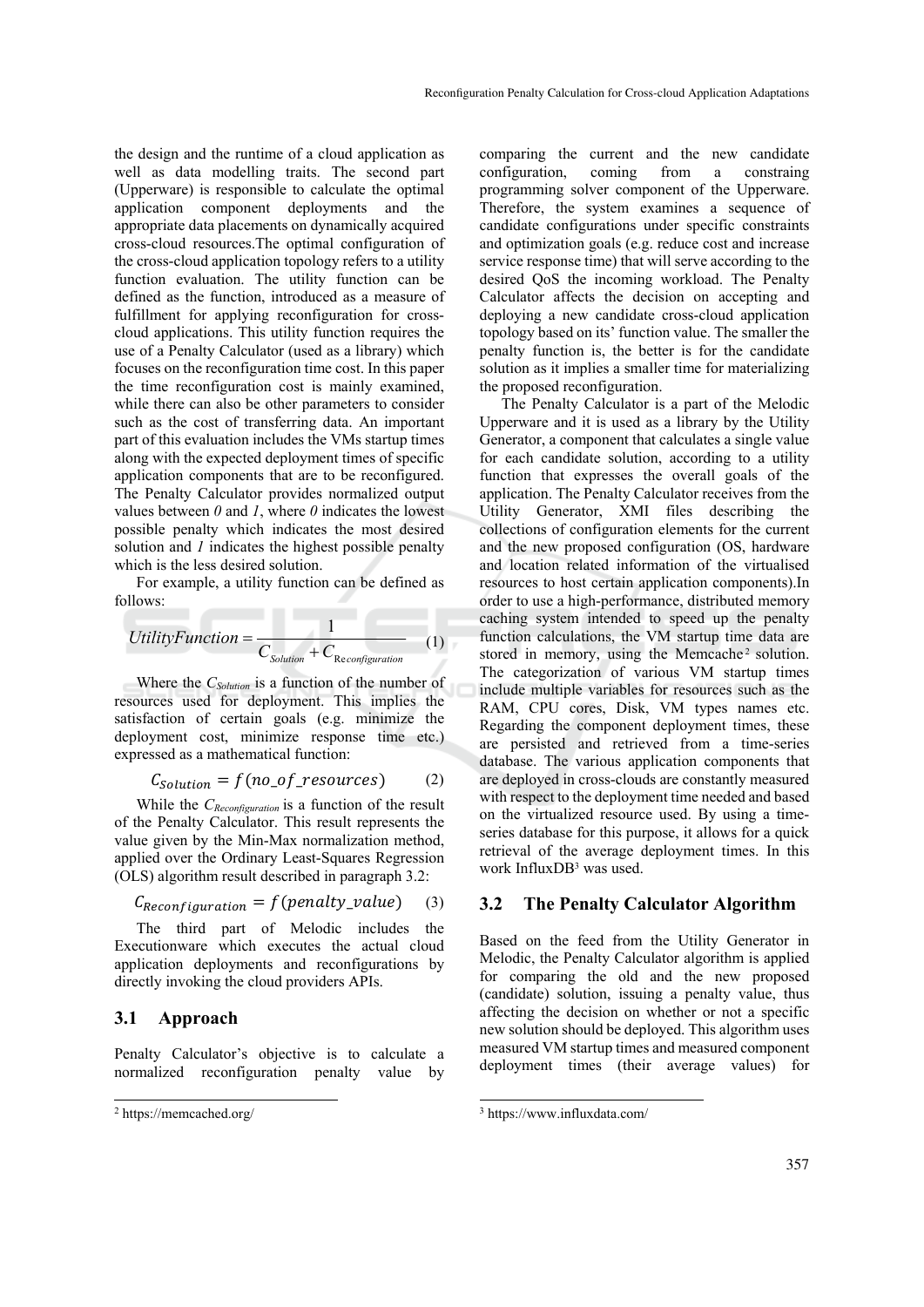calculating the time-related cost for changing from the current to a new application topology. If there are no component deployment times from past measurements, the algorithm takes into consideration only the VM startup times. In case of new custom VMs are to be provisioned, the Ordinary Least Squares Regression Algorithm (Hutcheson, 2011) is used to estimate the expected startup time by exploiting the measurements of the available predefined cloud providers' flavours. The general flow of the Penalty Calculator is given in Figure 2.



Figure 2: Penalty Calculator's Flowchart.

It is very important to note that since the VM startup times is not a constant property of the VM and of each cloud provider, but depends on the current state, load and configuration of each given cloud infrastructure in conjunction with the chosen VM, the used startup times values in the algorithm are real ones and are updated and fetched in real-time from a time-series database where these are stored.

Regarding the OLS algorithm, a single response variable is used to model the VM startup time which has been recorded for a specified range of values. The specific technique is applied to multiple variables that have been appropriately coded (i.e. RAM usage, CPU core number and Disk usage). It's purpose is to calculate startup times regarding (custom) VM flavours for which we do not have mesurements from previous deployments. The general format of the OLS model includes the relationship between a continuous response variable *Y* and some continuous variables *X* by using a line of best-fit, where *Y* is predicted at least to some extend by variables *X*:

$$
Y = a + b_1 * X_1 + b_2 * X_2 + b_3 * X_3 \tag{4}
$$

In equation (4),  $\alpha$  indicates the value of *Y* when all values of the explanatory variables *X* are equal to zero. Each parameter *b* indicates the average change in *Y* that is associated with a unit change in *X*, whilst controlling the other explanatory variables in the model. The Min-Max normalization method is used as a last step in the Penalty Calculator by considering the average values of all the VMs (to be used) startup times of new configuration plus the average value of the component deployment times.

## **4 AN ILLUSTRATIVE EXAMPLE**

We note that the Penalty Calculator, presented in this paper has been tested and evaluated in several realapplication scenarios. In this section, we present one of them as an illustrative example for highlighting the value of such an approach. We refer to a traffic simulation application which is used by the company CE-Traffic for the analysis of traffic and mobilityrelated data as a basis for optimization and planning in major European cities. The initial deployment consists of five main components instances (also seen in Figure 3): i) traffic evaluation component (single instance); ii) simulation manager (single instance); and iii) simulation workers (three instances). The traffic evaluator component is responsible for the traffic analysis and sends to the simulation manager information about the need of executing a simulation. On the other hand, simulation workers are components responsible for evaluating traffic simulation settings received from the simulation manager.



Figure 3: Model of CET Traffic Simulation App.

We consider the following constraints and requirements described in the data farming application CAMEL model: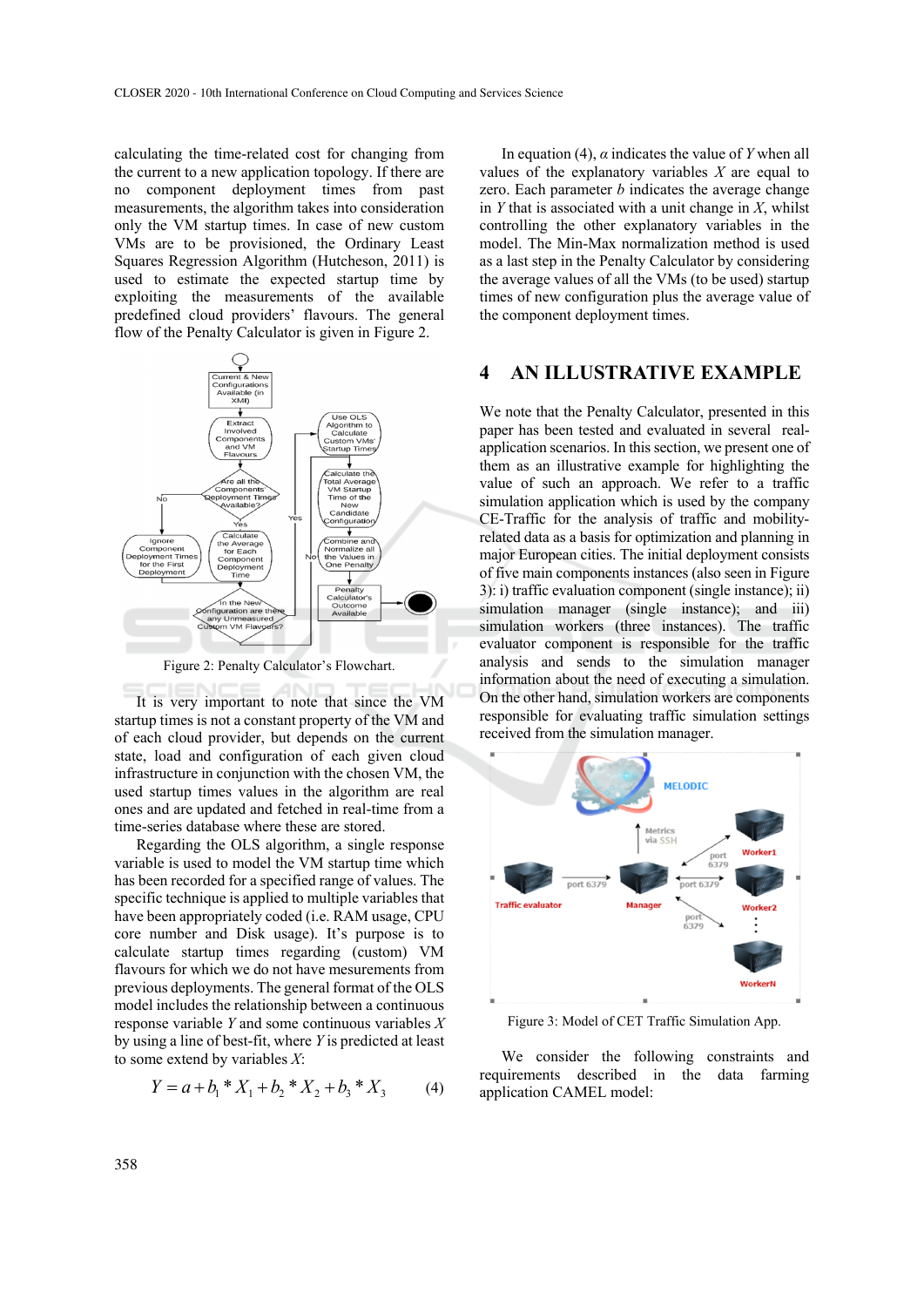- Single instance of the traffic evaluation component
- Single instance of the simulation manager
- Between 0 and 10 instances of workers
- At least 2 CPU Cores per worker
- At least 2GB of RAM per worker

As expressed in the CAMEL model of the application, reconfiguration and later horizontal scaling of simulation worker instances is supposed to happen within a limit of 1 to 100 instances. To trigger this reconfiguration, the simulation manager collects several metrics:

- TotalCores the total number of cores available in workers
- RawExecutionTime the time of performing a single task (running a single simulation) by a worker
- SimulationLeftNumber the number of tasks (simulations) which should be still performed
- RemainingSimulationTimeMetric the remaining time in which the data farming experiment should be finished

Values of these metrics are computed and updated by the simulation manager which sends them to PaaS platform described in the introduction of section 3. In this PaaS platform we have implemented a distributed complex event processing system that is able to process incoming monitoring data in hierarchical way (Stefanidis et al., 2018). Based on this processing the system is able to detect at the appropriate time when a new reconfiguration should be initiated to cope with the detected current workload of the application.The specified system receives values of metrics and checks whether the data farming experiment is expected το be finished on time. Finally the 'MinimumCores' composite metric is calculated in order to help for the reconfiguration. In our case example, 2 new workers are added in order to finish the traffic simulation that described before. When the simulations are finished the 'MinimumCores' composite metric is equal to zero and in the next reconfiguration workers are being removed.

Although the above system works fine in the majority of the cases, there are edge cases where a reconfiguration might start (based on the scalability rules) although the remaining simulation time is quite small. In fact this means that we might observe a behaviour where our system starts a reconfiguration cycle which until it is fully implemented, the application simulation will have been completed. Therefore the consideration of the time that is needed for any reconfiguration and as a consequence the time penalty that our component calculates, is a critical factor to be considered.

Such cases are resolved succesfully by using a Penalty Calculator component that receives two configurations schemas that are provided to it as input. The new configuration schema presents new elements (i.e. a new predefined VM flavour) and some custom VM flavours, not predefined in the used cloud providers (i.e. t1.microcustom). Specifically, the predefined VM types in this example come from 2 cloud vendors: Amazon EC2 and Openstack. By using the normalized value that it is produced from Penalty Calculator and considered in the Utility Function (UF) the previous described unecessary reconfigurations are avoided. Zero is the most desired output of Penalty Function and if the output is closer to that value, it implies a smaller time for materializing the proposed reconfiguration. On the other hand, if the output of Penalty Calculator is closer to one, then this is not desired and affects negatively the UF for a new reconfiguration. In this way reconfigurations that impose delays unacceptable according to the current application context are avoided.

#### **4.1 Experiment Measurement Results and Analysis**

| <b>Openstack Flavours</b> | <b>VCPUs</b> | <b>RAM</b> (in MB) |
|---------------------------|--------------|--------------------|
| m1.small2                 |              | 1024               |
| m1.medium2                |              | 4096               |
| m1.large2                 |              | 8192               |
| m1.xlarge                 |              | 16384              |

Table 1: Openstack Flavours Used.

| <b>EC2 Flavours</b>    | <b>VCPUs</b> | <b>RAM</b> (in MB) |
|------------------------|--------------|--------------------|
| t <sub>2.</sub> micro  |              | 1024               |
| $t2$ .small            |              | 2048               |
| t <sub>2</sub> .medium |              | 4096               |
| t2.large               |              | 8192               |
| $t2$ .xlarge           |              | 16384              |
| $t2.2x$ large          |              | 32768              |

Considering the importance of the VM startup times in cloud application reconfigurations, we conducted a performance study that is presented in this section. Similar to this work (Mao and Humphrey, 2012), we conducted new measurements across one private and one public cloud provider, specifically: i) an internal testbed offered by the university of ULM in Germany that corresponds to an Openstack installation; and ii) Amazon AWS. A number of different regions from the public providers and several VM types were used in this analysis, which focused on the VM startup times. More than 2500 measurements were conducted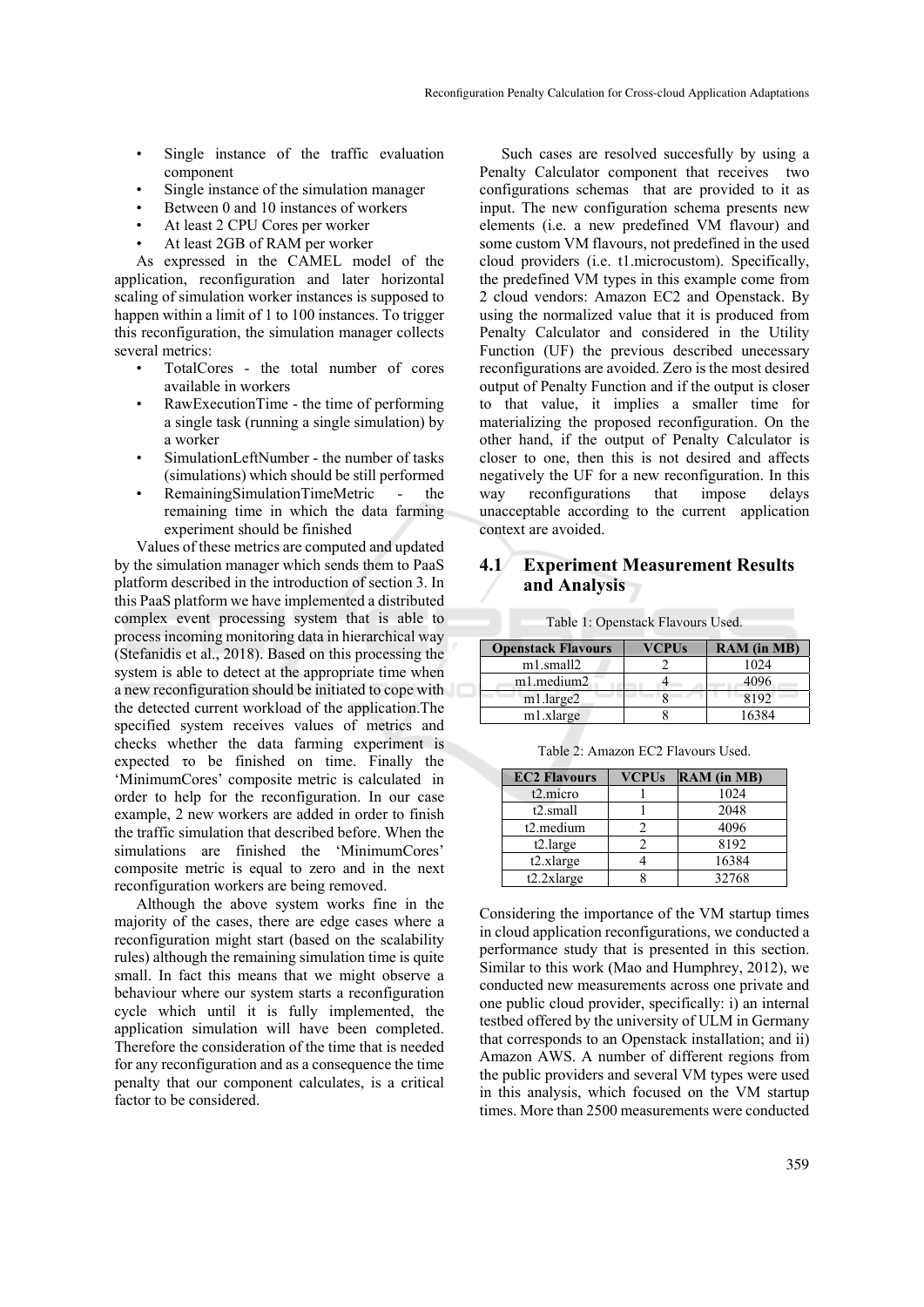that involved the provisioning of different VM flavours, hosted in different data centre locations and with an increasing number of VMs instantiated simultaneously (Table 1, Table 2). For all of these VMs, the same Ubuntu images were used.

To describe the lifecycle of the cloud VM instances, cloud providers use a set of status tags to indicate the states of the provisioned VM instances. To make the definition of startup time consistent across the cloud providers that were used in our measurements, we ignore the status tags and considered as VM startup time the duration from the time of issuing a VM provision request to the time that the acquired instances can be logged in remotely.



Figure 4: Average Startup times by Openstack VM flavour (including standard deviations).

The first set of measurements across the cloud providers focused on the relationship between the The second set of measurements was focused VM startup time and the VM flavour used. Each set of measurements included for each specific VM flavour the provisioning of 1-20 instances either sequentially or in parallel (by incrementally increasing the VMs requested simultaneously). The threshold of 20 instances per set of measurements was imposed by the API limitations of the providers.



Figure 5: Average Startup times by Amazon EC2 VM flavour (including standard deviations).

According to the outcome of these measurements which can be found in Figures 4-5 the VM startup time is longer for the private cloud provider than the public one. Specifically, the Openstack VMs are provisioned with an average startup time from 81 to 123 seconds depending on the VM flavour, while the rest startup times are found from 49 to 66 seconds for EC2 Cloud VMs. This is quite expected if we consider the wide range of resources that is employed by big vendors. With respect to the variance of the conducted measurements, we found that the standard deviation in Openstack VMs' startup time is also significantly higher than those of the public provider. This implies a much more unstable environment in the case of the private provider both in terms of infrastructural resources and scheduling mechanism.



Figure 6: Average Startup times by Amazon EC2 Availability Zones (including standard deviations).

around the different data centre locations offered by the AWS public cloud providers and how this may impact the startup time of VMs. In Figure 6, we present the findings of our measurements. It is important to note that we do not find a significant fluctuation of the VM startup times as the requests for VMs provisioning change among regions and availability zones. The 55 seconds was the average startup time even for VMs provisioned in US locations. A slight improvement by 5 seconds was observed in all VMs provisioned from the data centre located in Paris, while the standard deviation of these measurements didn't exceed the 15 seconds.

In the last set of measurements, we tried to examine the impact in the VM startup times as we increased the number of VMs that were requested simultaneously, reaching up to 20 VMs in parallel (which is the threshold set by the Cloud providers). The results are presented in Figures 7-8. In Openstack VMs, we detected, as expected a much higher fluctuation in the VM startup times, which is gradually reduced as the requested VMs increase. In addition, we found significant fluctuations among the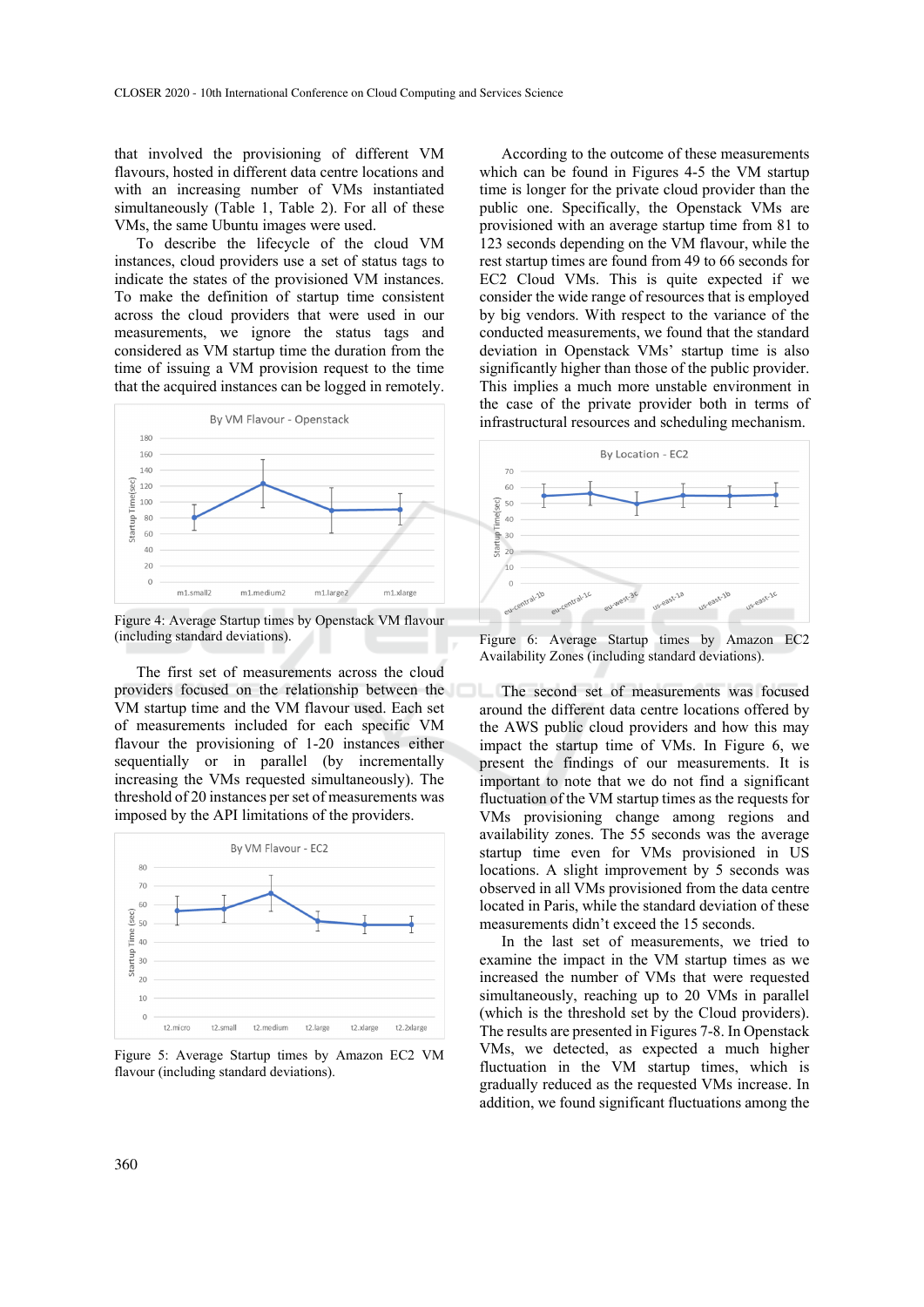same number of instances startup that reached even the amount of 89 seconds when 7 VMs requested in parallel, a fact that reveals unstable behaviour in case of the private cloud provider. In the case of the public provider, we witnessed a much more balanced behaviour with minor fluctuations in the startup time. Specifically, we observed average startup times between 45 (for 10 instances) and 53 seconds (for 11 instances) as different simultaneous VMs startup requests were submitted. This is quite reasonable as the scheduling is done online and there are always enough spare resources to directly schedule the considerably small amount of resources that we were requesting. We also note that in the previous similar work (Mao and Humphrey, 2012), the authors have measured in 2012 an average startup time in Amazon EC2 VMs that of 100 seconds while in our recent measurements we witnessed 48% shorter times. This fact affirms the significant investments in infrastructure that public cloud providers have made over the last years.



Figure 7: Average Startup times in Openstack by the number of concurrent instances (including standard deviations).



Figure 8: Average Startup times in Amazon EC2 by the number of concurrent instances (including standard deviations).

#### **4.2 Penalty Calculator Results**

According to the measured values from the previous paragraph 4.1, we present the VM startup times stored in the system (Memcached memory) in order to be used by the proposed Penalty Calculator for the needs of our example: t2.micro-56 sec, t2.small-58 sec, t2.medium- $66$  sec, t2.large- $52$  sec, t2.xlarge- $50$  sec, t2.2xlarge-49 sec, m1.tiny-55 sec, m1.small-80 sec, m1.medium-120 sec, m1.large-90 sec, m1.xlarge- 93 sec.

A table is used with the specific values on RAM, CPU cores, and Disk for each type described in Table 3. This table is also stored in Memcached for fast retrieval.

| <b>VM</b> startup<br>time (sec) | Number of<br>cores for<br><b>vCPU</b> | RAM (GB) | Disk (GB) |
|---------------------------------|---------------------------------------|----------|-----------|
| 56                              |                                       | 0.6      | 0.5       |
| 58                              |                                       | 1.7      | 160       |
| 66                              | 4                                     | 7.5      | 850       |
| 52                              | 8                                     | 15       | 1690      |
| 50                              |                                       | 17.1     | 420       |
| 49                              | 5                                     | 2        | 350       |
| 55                              |                                       | 0.5      | 0.5       |
| 80                              |                                       | 2.048    | 10        |
| 120                             | $\overline{c}$                        | 4.096    | 10        |
| 90                              | 4                                     | 8.192    | 20        |
| 93                              | 8                                     | 16.384   | 40        |

Table 3: VM Startup Times mapped to resources.

The values of Table 3 are used to train the Ordinary Least-Squares Regression algorithm which is used to help in the prediction of the unknown VM startup times. By that way, the weights of the OLS algorithm are adapted. The new custom VM type that is used in this case is the *t1.microcustom* with a predicted startup time of *57 sec*.

Moreover, the component deployment times have to be considered in the penalty calculator as explained in section 3. The measured component deployment times that have been stored in the InfluxDB are: *Traffic evaluation compontent* - 372.7659902248333 sec, *Simulation manager component* 383.61119407688045 sec and *Simulation Worker* (per each of the 3 instances) - 323.87364700952725 sec. By using the above VM startup times and the component deployment times the following regression parameters of the equation (4) are produced:

| A=9669038582442504                             |  |
|------------------------------------------------|--|
| $B1 = -8.070707346640273$                      |  |
| B <sub>2</sub> =1 7404837523622727             |  |
| B3=7407279675477281E-4                         |  |
| With a r-Squared parameter: 0.9894791420723722 |  |
|                                                |  |